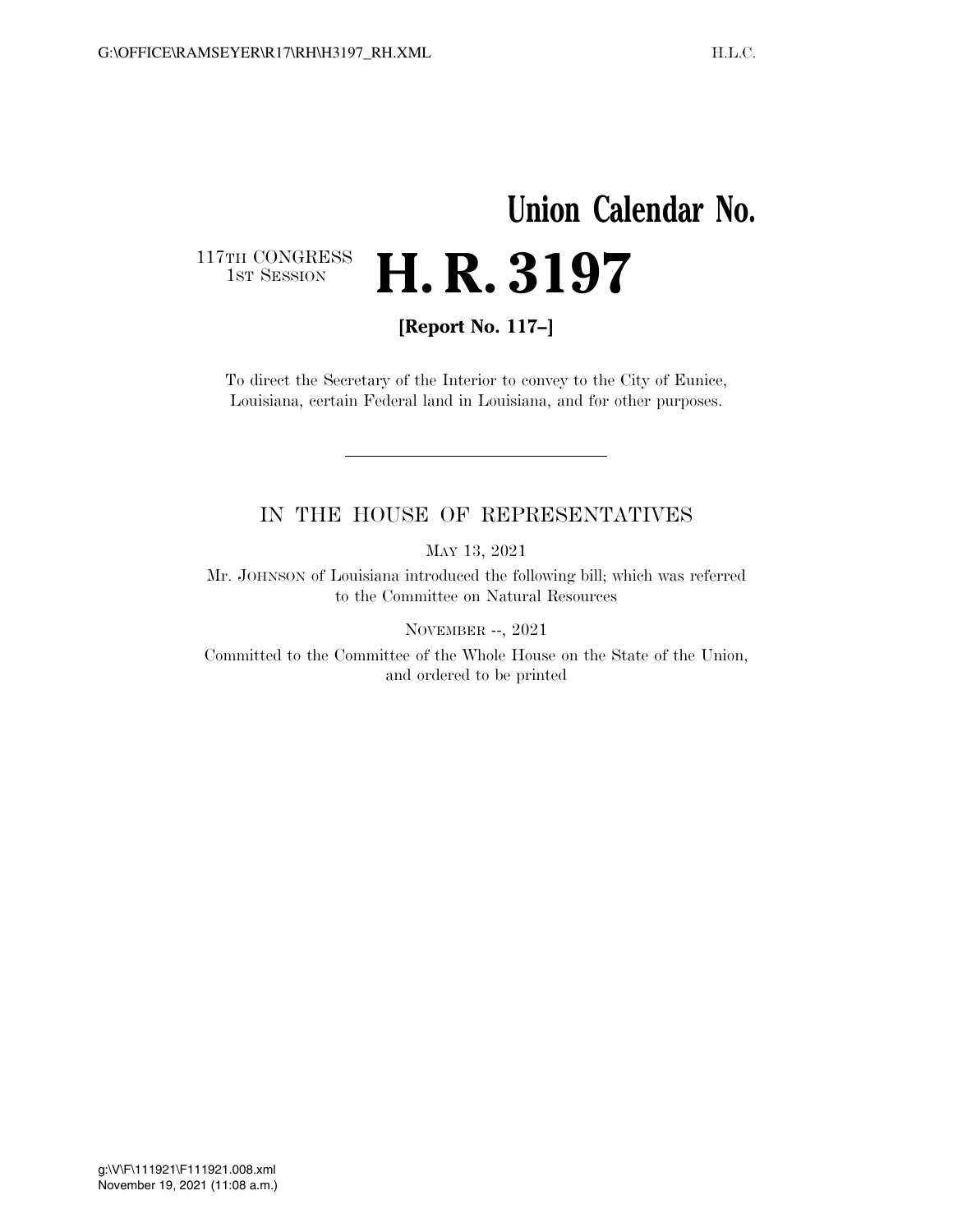## **A BILL**

To direct the Secretary of the Interior to convey to the City of Eunice, Louisiana, certain Federal land in Louisiana, and for other purposes.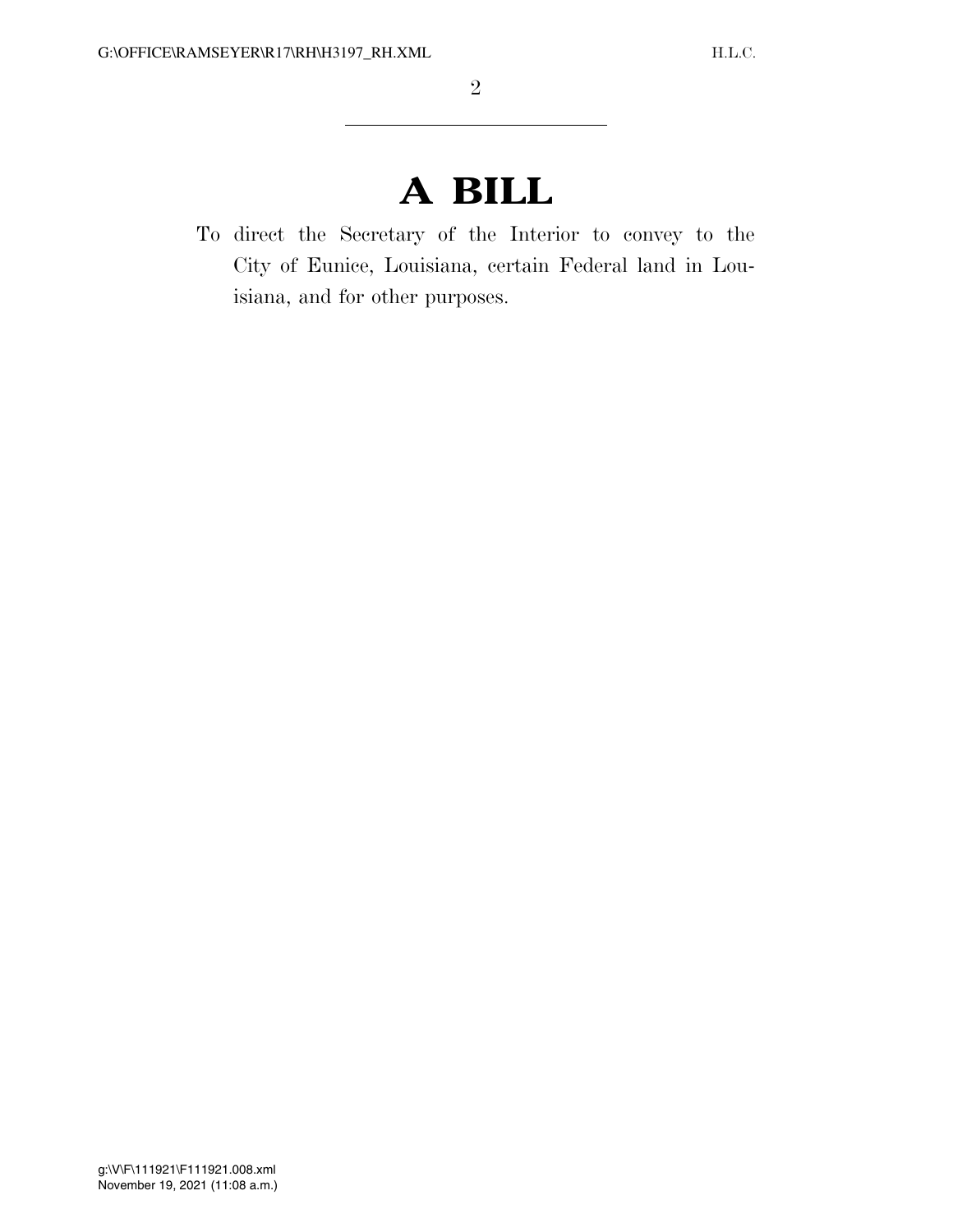*Be it enacted by the Senate and House of Representa- tives of the United States of America in Congress assembled,*  **SECTION 1. SHORT TITLE.**  This Act may be cited as the ''Save the Liberty The- atre Act of 2021''. **SEC. 2. DEFINITIONS.**  In this Act: (1) CITY.—The term ''City'' means the City of Eunice, Louisiana. (2) MAP.—The term ''map'' means the map en- titled ''Jean Lafitte National Historical Park and Preserve, Proposed Boundary Revision and Dis- posal'', numbered 467/168813, and dated December 2020. (3) SECRETARY.—The term ''Secretary'' means the Secretary of the Interior. **SEC. 3. LAND CONVEYANCE.**  (a) CONVEYANCE AUTHORITY.—The Secretary shall convey to the City, by quitclaim deed and without consid- eration, all right, title, and interest of the United States in and to the parcels of land described in subsection (b). (b) DESCRIPTION OF LAND.—The parcels of land re- ferred to in subsection (a) are Lots 5 and 6, less the North 27 feet of Lot 5, Block 22, of the Original Townsite of